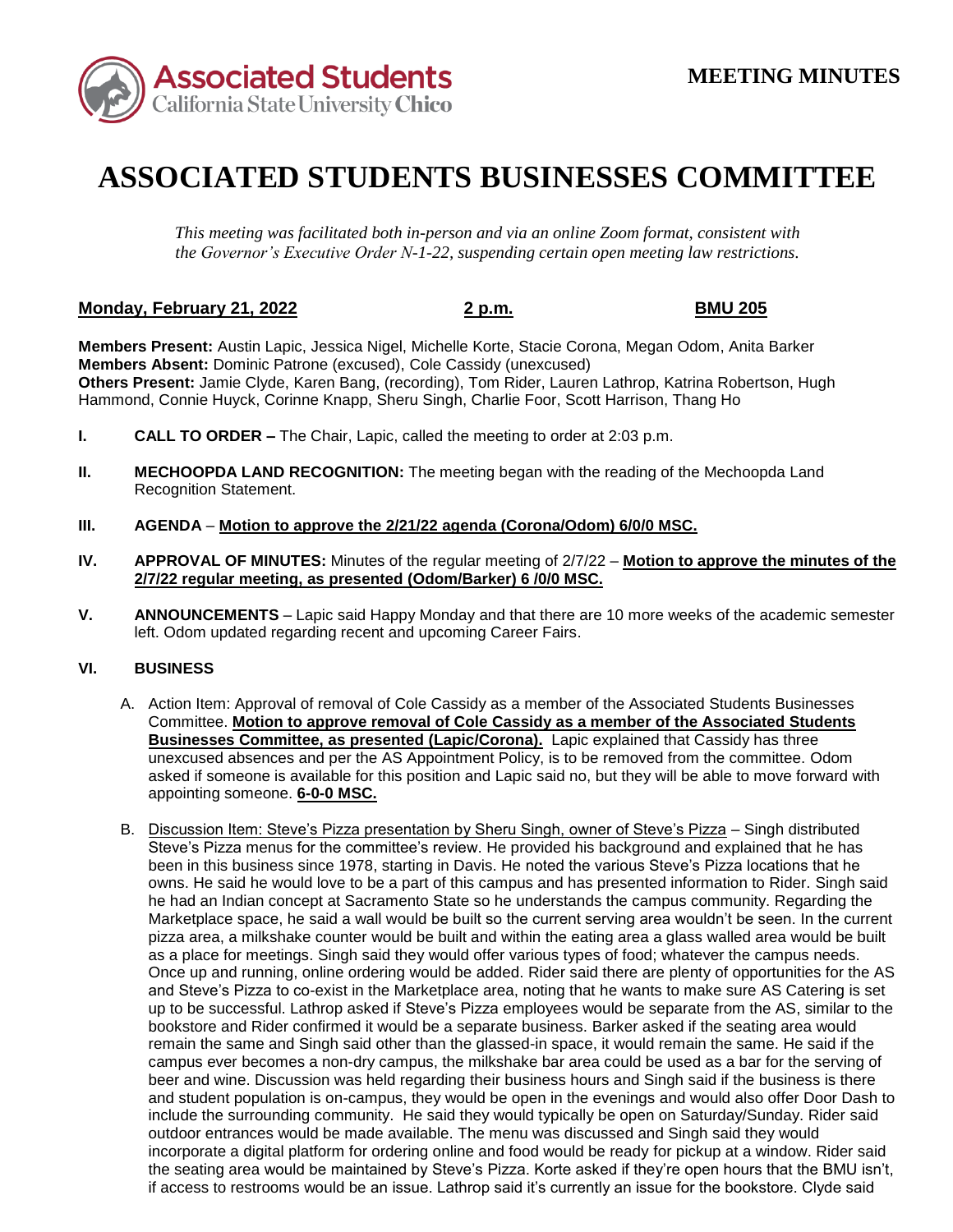noted that if they do pickup or delivery only, restrooms wouldn't need to be provided. Corona asked who asked to put up \$125,000 and \$250,000 would be from Singh. Rider said he also added some money to the Sacramento State restaurants. Singh said he has owned the Steve's Pizza brand for six years and has been as well as prices were discussed. Singh said a lot of coupons will be available via apps. The committee information would be put on paper and they would find out the cost. Clyde said when they looked at a said she would be happy to go into that more at a later date. Lapic said this will be a continuing discussion and would be brought back for ASBC's approval. Rider said FMS would be involved and they can see about there are problems with restroom access and this would be worked out, although it is an obstacle. It was would be paying for improvements to the space. Rider said per Singh's initial proposal, the AS is being budget to include changes for Catering. Odom asked what differentiates Steve's Pizza from other pizzas and Singh said their pizza has a thicker crust and they serve more varied food items. He said they also try to be a part of the community. He said this would be their 8<sup>th</sup> location and provided history regarding the a franchisee for 16 years. Rider said he and Lapic toured the Folsom location as it's the most current. Nigel said she has been to the El Dorado Hills location often and said their pizza is very good. Various food items discussed the proposal and Singh's flexibility was noted. Rider said large corporations couldn't react quickly enough during COVID and Singh seems to be quick to react and adjust as necessary. Robertson asked if we have estimates from FMS yet and Rider said he does not yet. He said as this process moves along, possible remodel a couple of years ago the most expensive cost was separating out the kitchen. She said the \$125,000 is probably off but the separation was the most expensive piece and by looking at one concept, a lot of money would be saved. Discussion was held. Rider said the cooking line and back area are for Catering's use. He noted that Singh is interested in the main walk-in and then the other front area. Korte said she would like to see some discussion regarding a Phase 2 if it's not in the initial plan and noted that she'd like our space to be available to students late night. She suggested utilizing Student Union funding to improve restrooms overall for the Student Union so off-hour businesses would work well for the students. Clyde said they're looking at a \$366,000 loss from the bookstore and zero income for Dining Services. She estimates for putting in a single bathroom.

- 12/31/21 Robertson noted that the bulk of the investments are in LAIF. She reviewed the Auxiliary C. Discussion Item: Local Agency Investment Fund (LAIF) and Certificates of Deposit (CD) for quarter ending Business section of both the LAIF and CD reports with the committee.
- D. Discussion Item: 12/31/21 Auxiliary Activities Fund Capital Expenditure Report Robertson said Auxiliary Activities made no purchases during the second quarter. She explained that Corporate Services purchased a Storage Array Replacement for IT in the amount of \$18,108.
- soon. He said they're cleared for Sally the Robot and will hopefully get this going this week. Rider said on April 27 the Swipe Against Hunger event will be held at Sutter Dining. He said this event is when meal swipes are donated by the students and the preceding semester feeds the next semester. Barker said she would let Tom Rios, the Interim VP for Student Affairs, know about the Swipe Against Hunger event. She said the can spread the word. • Rider said he is going for two SFAC grants this semester. One for a dish machine that **VII. AUXILIARY BUSINESSES DIRECTOR REPORT** – Rider said they've moved into the Plan B phase for vending machines, using the same company, different machines that are available in the U.S. and will arrive incoming president of Academic Senate is interested in this and Rider requested letting her know so that they would save 348,000 gallons of water per year, eliminate the natural gas fired steam generator in the basement and conserve space in the Marketplace footprint. The second project is for another Ozzi machine which may be placed inside the BMU. • Rider said they are having a grease trap problem at the BMU due to inactivity during COVID. He explained the problem and noted it's still to be determined regarding the repair costs. • Rider reviewed where the food trucks are located throughout campus this week.
- and explained the process for picking up caps and gowns as well as Grad Packs. Students will be able to pick where they can also pick up their items. She showed a sample of the graduation gown, noting they will need to be rented from the bookstore. Rental cost of \$63 for cap and gown. Masters gown will be \$72. She also **VIII.** CHICO STATE WILDCAT STORE DIRECTOR REPORT – Lathrop reported that Grad Fest is March 2 and 3 up their orders in the store the first week of May. Between May 9 and 13 there will be a room in the BMU explained the stoles and showed samples, noting \$35 for new stoles. Corona asked what is being done about students that can't afford to rent a cap and gown. Lapic said they're working on this for at least AS student employees and EOP students that receive bookstore scholarships. Discussion was held. Lapic said he's looking to amend the policy to assist with this.

## **IX. VP APPOINTEES' REPORT** – Absent